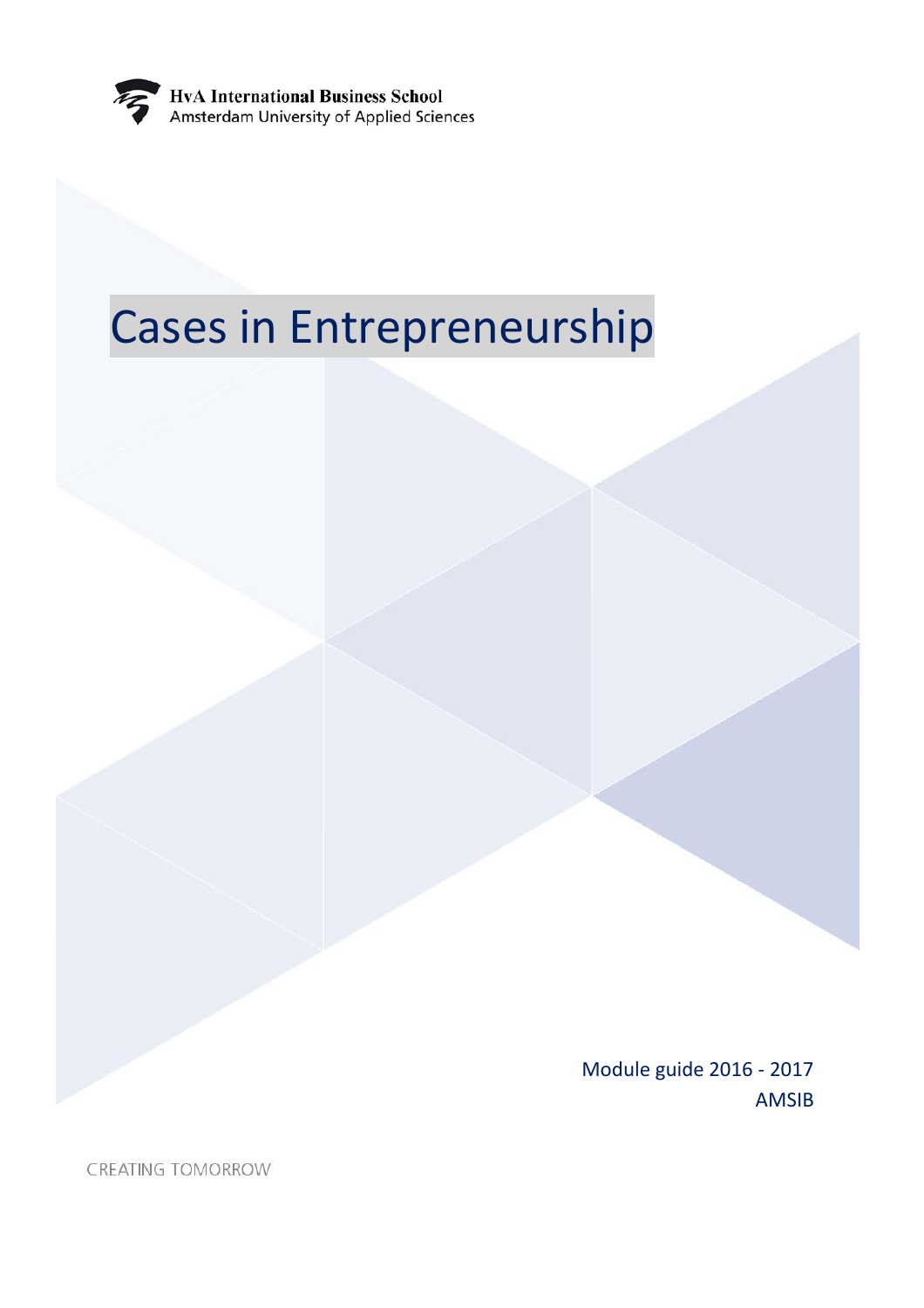| Author(s)            | Anoesjka Timmermans        |                                       |
|----------------------|----------------------------|---------------------------------------|
| Programme Manager    | John Sterk<br>Wil Hazelhof | Director IBMS and TMA<br>Director IBL |
| <b>Module ID</b>     | 6116CIE                    |                                       |
| <b>Academic Year</b> | $2016 - 2017$              |                                       |
| EC                   | 5                          |                                       |
| <b>Contact hours</b> | 36                         |                                       |
| <b>Course site</b>   | https://dlwo.dem.hva.nl    |                                       |

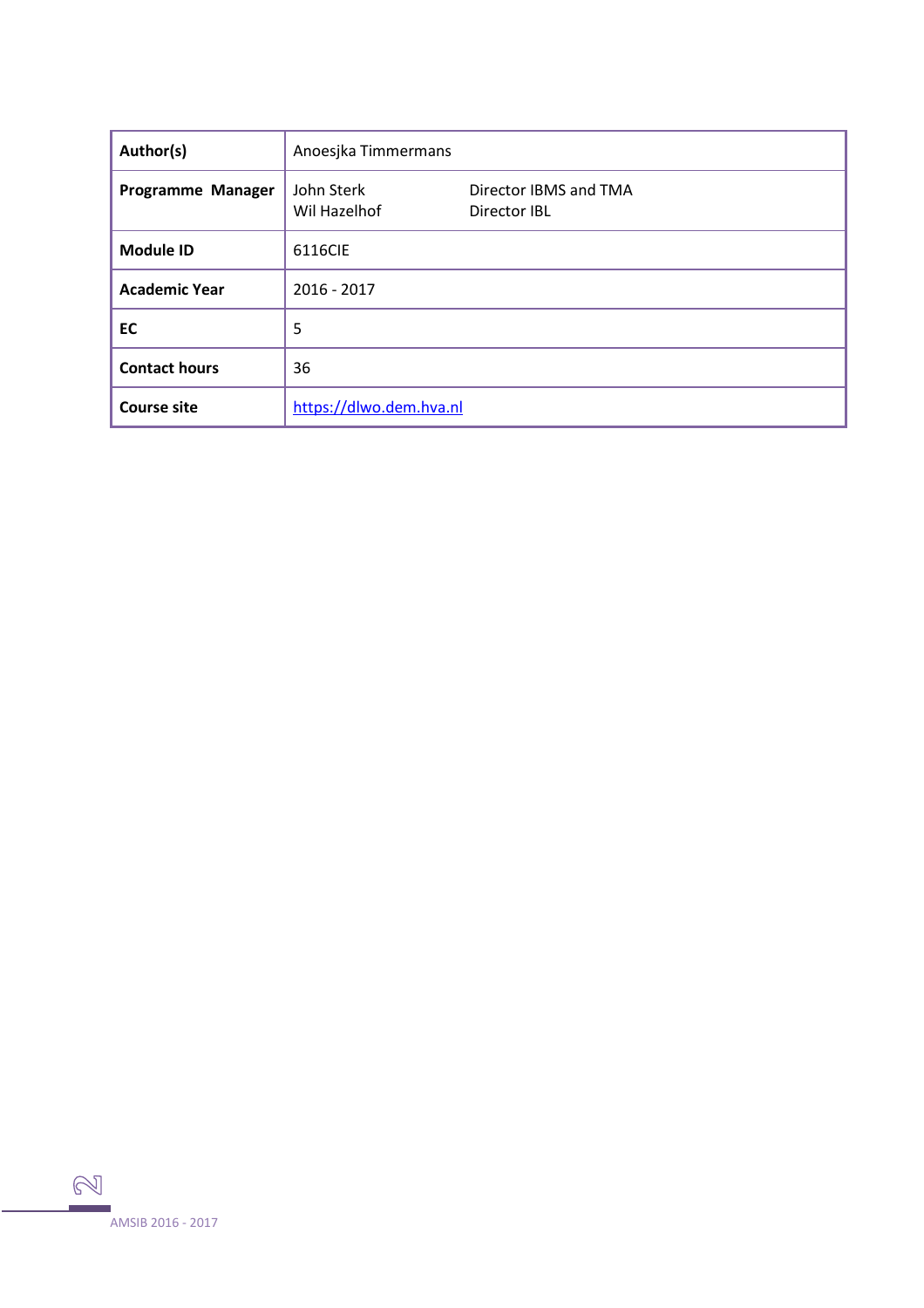# **Contents**

|                                                                           | Module overview                                                 | 4 |  |  |
|---------------------------------------------------------------------------|-----------------------------------------------------------------|---|--|--|
| 1.1                                                                       |                                                                 |   |  |  |
| 1.2                                                                       |                                                                 |   |  |  |
| 1.3                                                                       |                                                                 |   |  |  |
| 1.4                                                                       |                                                                 |   |  |  |
| 1.5                                                                       |                                                                 |   |  |  |
|                                                                           |                                                                 |   |  |  |
| 2.                                                                        | Set-up of this module                                           | 8 |  |  |
| 2.1                                                                       |                                                                 |   |  |  |
| 2.2                                                                       |                                                                 |   |  |  |
| 2.3                                                                       |                                                                 |   |  |  |
| 2.4                                                                       |                                                                 |   |  |  |
| 2.5                                                                       |                                                                 |   |  |  |
| 2.6                                                                       |                                                                 |   |  |  |
| 2.7                                                                       |                                                                 |   |  |  |
|                                                                           |                                                                 |   |  |  |
| Appendix 1: Relationship with your programme's profile competencies<br>12 |                                                                 |   |  |  |
|                                                                           |                                                                 |   |  |  |
|                                                                           | Error! Bookmark not defined.<br>Appendix 2: Assessment model(s) |   |  |  |

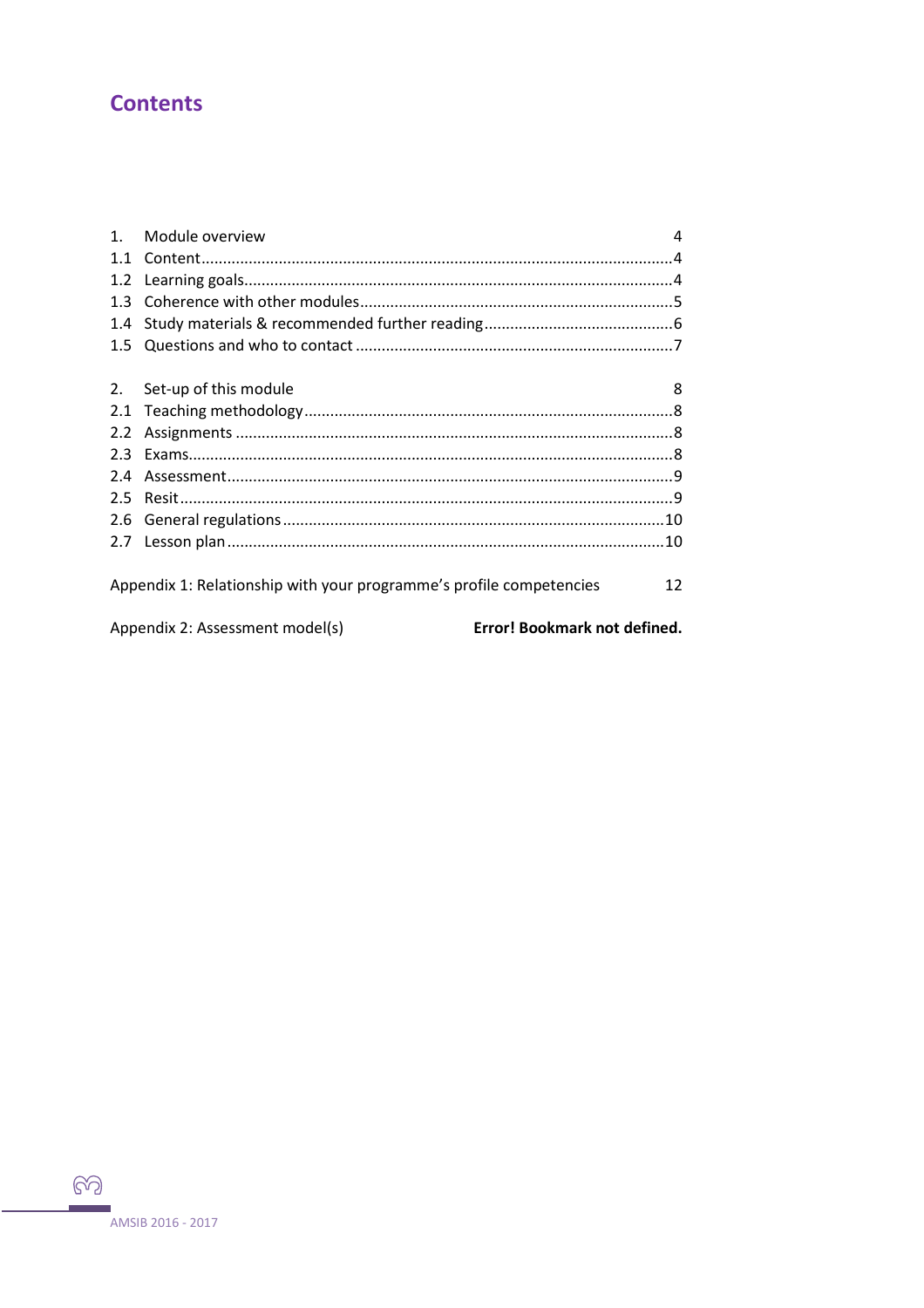## <span id="page-3-0"></span>**1. Module overview**

This guide gives you an overview of the minor Entrepreneurship and its subsequenst modules. More detailed information can be found on the DLWO [\(https://dlwo.dem.hva.nl\)](https://dlwo.dem.hva.nl/)

#### <span id="page-3-1"></span>**1.1 Content**

In the Minor Entrepreneurship we study, discuss and experiment with a combination of traditional and contemporary business development insights, methods, theories and tools in order to facilitate you to start your own business or develop (incept) a new business concept for an existing company with an omnidirectional scope.

The minor differentiates itself from other Entrepreneurship programs in its 3 pillar approach to Entrepreneurship;

1. Theory & research in entrepreneurship-> deepening your understanding of entrepreneurship and its various disciplines from an academic perspective, by actively conducting research, as well as studying and reflecting upon practical case studies and research papers on the various issues that are concerned in building a successful businesses, either as an individual startup or as part of a corporate entrepreneurial initiative;

2. Entrepreneurship in practice -> experiencing entrepreneurship from a practical perspective, co-creating innovative business concepts with various stakeholders, creating, testing, iterating, pivoting, redesigning, testing, iterating, etc., and

3. Development of personal entrepreneurial skills & behaviour -> developing your entrepreneurial skills such as pitching, presenting, customer orientation, customer development, selling, buying, negotiating, planning and dealing with diversity and internationalization.

In het module Cases in Entrepreneurship we zoom in on a combination of research findings, theories and case studies regarding 4 specific topics within the field of entrepreneurship to grasp a deeper understanding by means research, reflection and discussions. A total of 4 topics will be offered.

The topics discussed are:

- 1. Blue Ocean Strategies; Opportunity discovery/creation
- 2. Circular Economy & Social/Sustainable Entrepreneurship (i.c.w. circle economy)
- 3. Entrepreneurial eco-systems in a global world (i.c.w. PhD L. Devito)
- 4. Entrepreneurial skills & behaviours in an intercultural setting Incl. Success- and Failure in Entrepreneurship

The module consists of 4 lectures, each covering one of the topics listed above, 4 case study workshops and 4 rounds of discussions, presentations, pitches and debates.

#### <span id="page-3-2"></span>**1.2 Learning goals**

AMSIB 2016 - 2017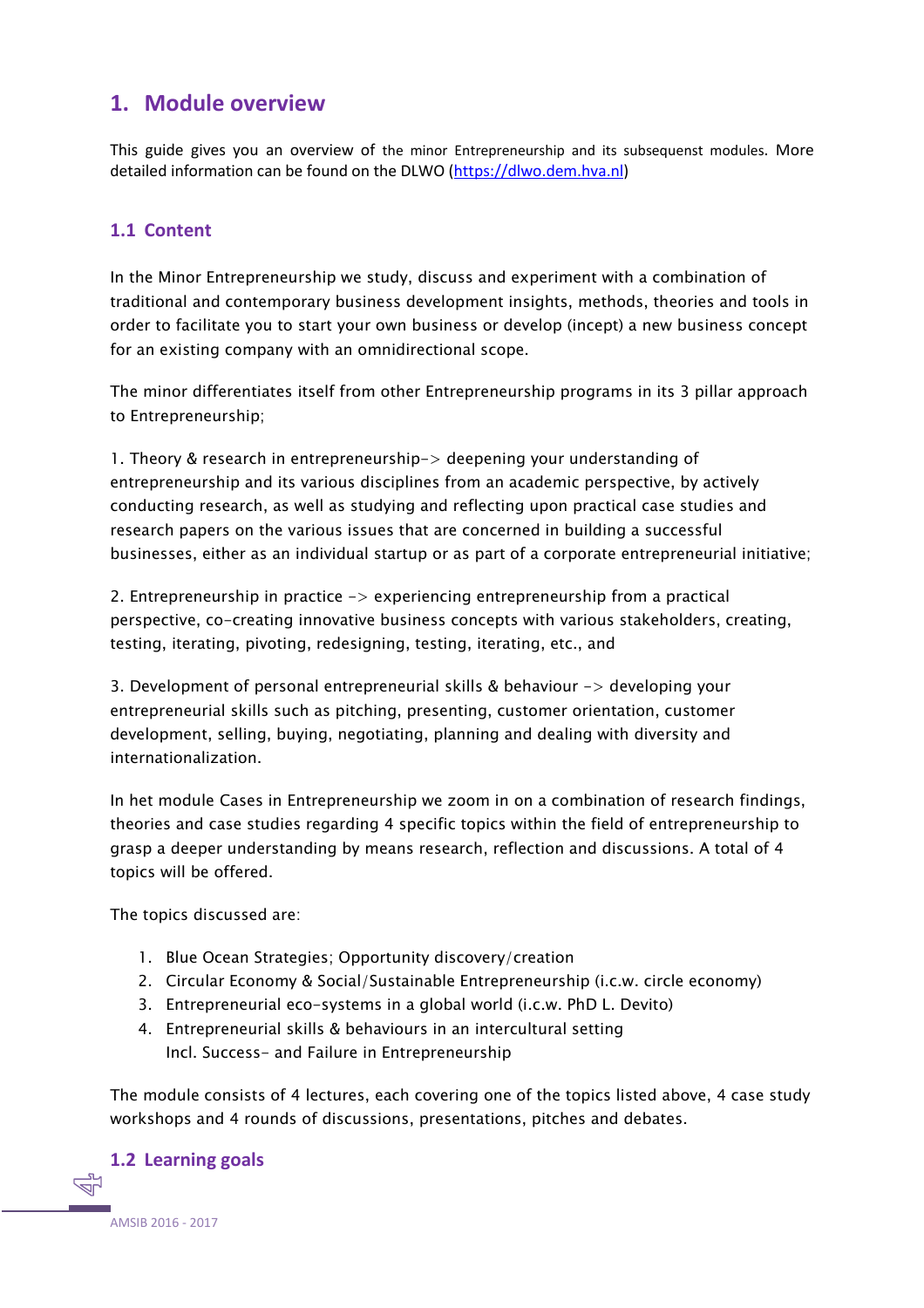| #  | You can:                                                                                                                                                                                          |
|----|---------------------------------------------------------------------------------------------------------------------------------------------------------------------------------------------------|
| 1. | Justify your opinion based on proper academic research                                                                                                                                            |
| 2. | Debate vision and viewpoint based on proper academic research                                                                                                                                     |
| 3. | Discuss the concept of blue oceans and value creation and its essence for a<br>business to be successful                                                                                          |
|    | Explain what organisations require when adopting circular economic and/or social<br>strategies                                                                                                    |
| 5. | Explain and justify the choice for setting up or expanding a company in a particular<br>part of the world, comparing various entrepreneurial ecosystems across the old<br>and new world economies |
| 6. | Criticize the elements in an enterprise that represent potential success or failure<br>and how to manage the risks of failure                                                                     |
| 7. | Identify and justify the elements in an external environment that support an<br>entrepreneurial ecosystem                                                                                         |
| 8. | Evaluate the necessary skills to successfully start and run a business across various<br>cultural regions and in varous international and intercultural settings                                  |

Appendix 1 defines the relationship of the learning goals within this module with your programme's profile competences.

#### <span id="page-4-0"></span>1.3 Coherence with other modules

The module Cases in Entrepreneurship provides the theoretic deepening of your understanding of the area of Entrepreneurship, much of which is put in practice in the module Entrepreneurship. There is a strong interlinkage with Managing Entrepreneurship and Innovation as well as with Entrepreneurship, building upon shared case studies to see issues from different angles and providing a deeper understanding of the issues essential for starting, building and/or changing a successful company.

In addition, the module "Cases in Entrepreneurship" builds upon the Research subjects by the necessity to conduct extensive secondary research for the various assignments.

Prior understanding of Management & Organisation and Marketing Management is a must in order to grasp the commercial and organisational importance and impact of the topics discussed.

**ILA**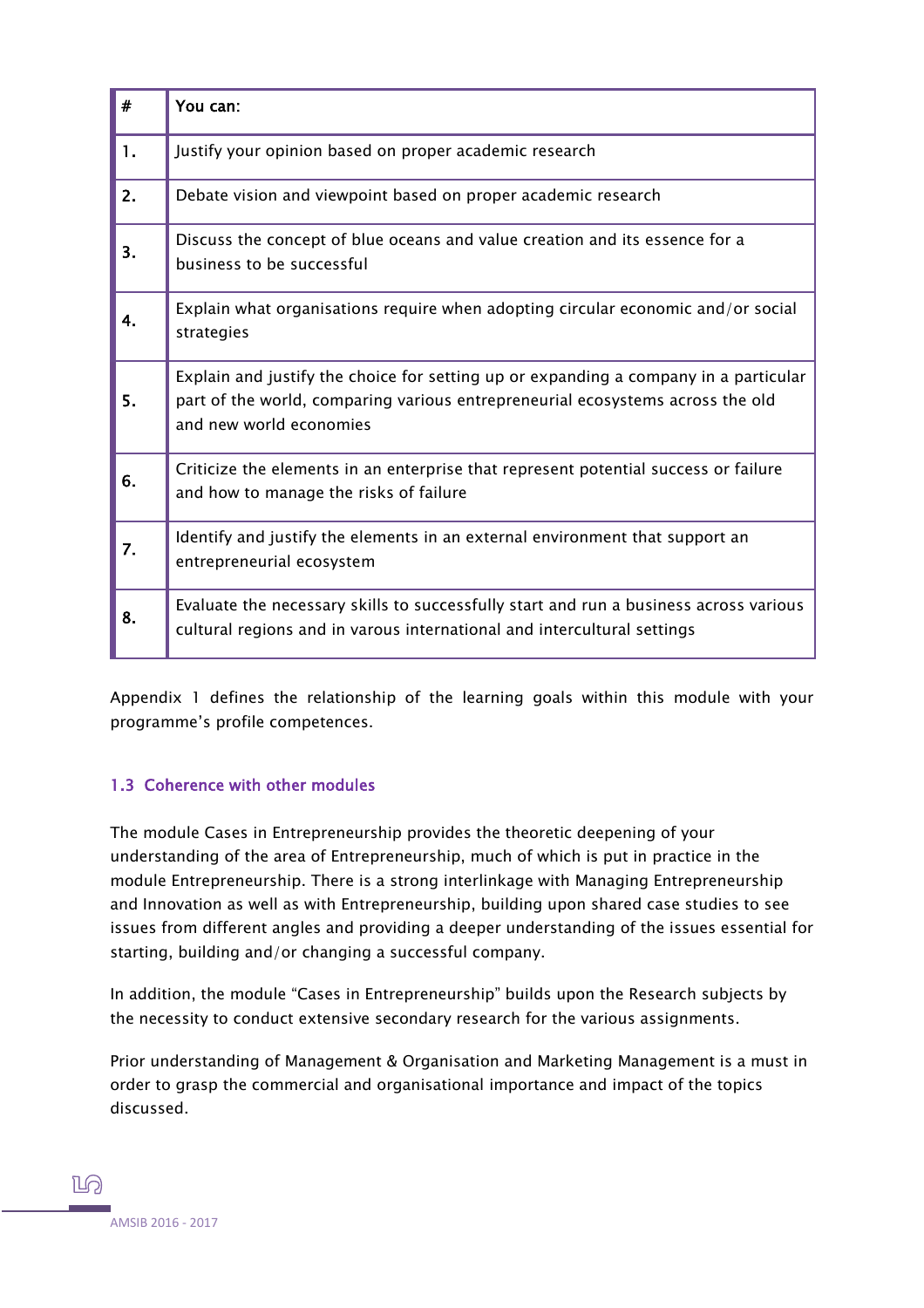# <span id="page-5-0"></span>**1.4 Study materials & recommended further reading**

#### **Required study materials:**

| <b>Title</b>                                                                              | Author(s)                                                                                     | Where to find this material?                                                           |
|-------------------------------------------------------------------------------------------|-----------------------------------------------------------------------------------------------|----------------------------------------------------------------------------------------|
| Transforming the nature of new<br>product development                                     | Pitta, D and Pitta, E<br>(2012)                                                               | DLWO/Minor<br>Entrepreneurship/Cases<br>in<br>Entrepreneurship/Blue Ocean Strategy     |
| <b>Blue Ocean Strategy</b>                                                                | W.C.<br>Kim,<br>and<br>Mauborgne, R. (2004)                                                   | DLWO/Minor<br>Entrepreneurship/Cases<br>in<br>Entrepreneurship/Blue Ocean Strategy     |
| Failing Forward: Real options<br>reasoning and entrepreneurial<br>failure                 | McGrath, R. in The<br>Academy<br>οf<br>Management Review,<br>Vol 24, No1, Jan 99-<br>pp 13030 | DLWO/Minor<br>Entrepreneurship/Cases<br>in<br>Entrepreneurship/Failure                 |
| Towards the Circular Economy;<br>Accelerating the scale-up across<br>global supply chains | Ellen Mac Arthur &<br>McKinsey & Company<br>(2014)                                            | DLWO/Minor<br>Entrepreneurship/Cases<br>in<br>Entrepreneurship/Circular Economy        |
| Guided<br>Choices<br>towards<br>a<br><b>Circular Business Model</b>                       | Joustra, De Jong &<br>Engelaar (2013)                                                         | DLWO/Minor<br>Entrepreneurship/Cases<br>in<br>Entrepreneurship/Circular Economy        |
|                                                                                           |                                                                                               |                                                                                        |
| Entrepreneurial<br><b>Skills</b><br>for<br><b>Growth-Oriented Businesses</b>              | Cooney, T.M.<br>(2012)                                                                        | http://www.oecd.org/cfe/leed/Cooney_entre<br>preneurship_skills_HGF.pdf                |
| Global<br>Entrepreneurship<br>Monitor 2015                                                | Singer, S., Amoros,<br>J.E. an Moska, D.                                                      | DLWO/Minor<br>Entrepreneurship/Cases<br>in<br>Entrepreneurship/Global Entrepreneurship |
| Entrepreneurial Ecosystems &<br>Growth<br>Oriented<br>Entrepreneurship                    | Mason, C. and Brown,<br>R. (2014) OECD LEED                                                   | DLWO/Minor<br>Entrepreneurship/Cases<br>in<br>Entrepreneurship/Ecosystems              |

 $\bigcirc$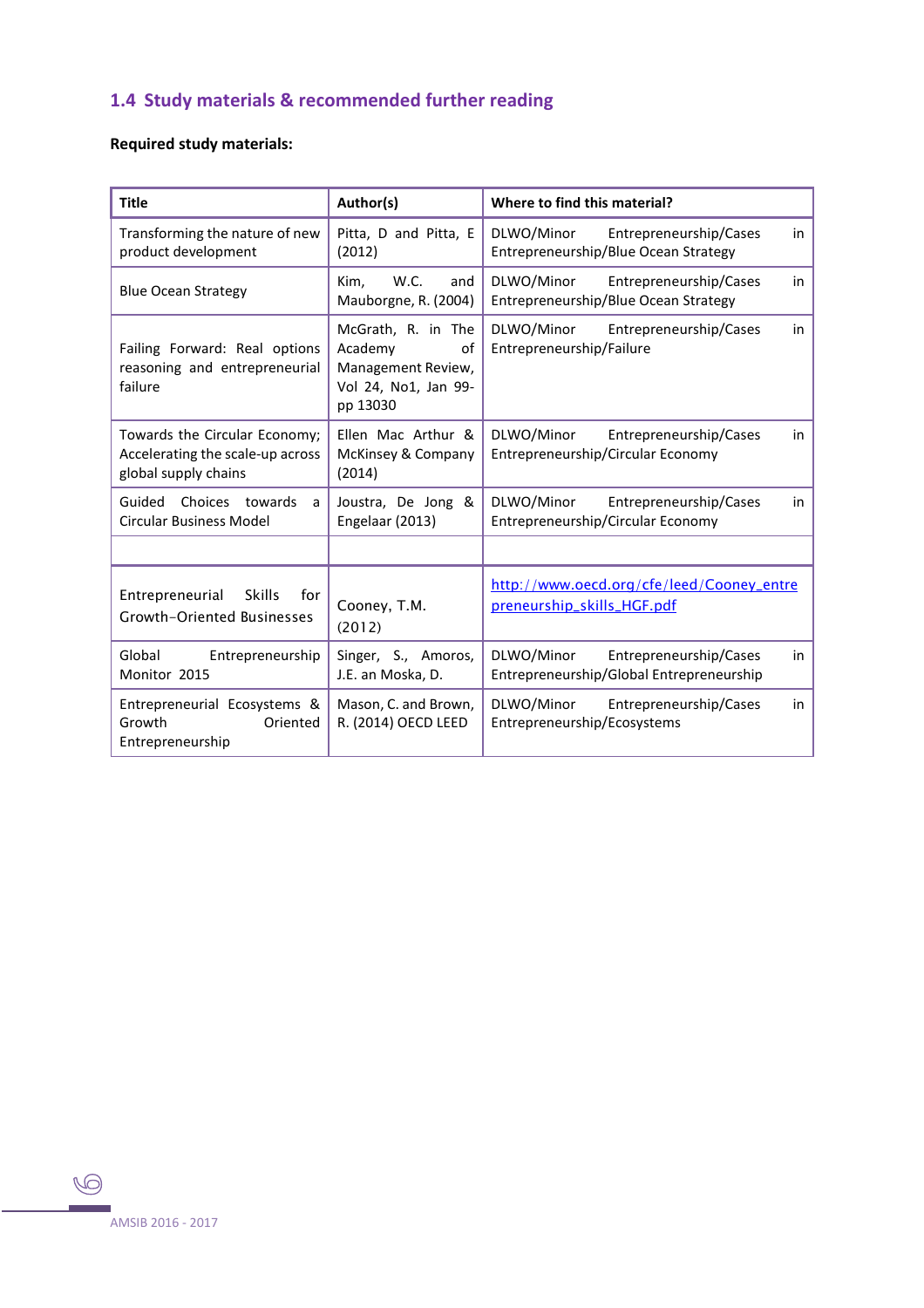#### **Recommended further reading:**

| <b>Other study materials</b>                                                                                                        |                                                                                  |                                                                                        |  |  |  |
|-------------------------------------------------------------------------------------------------------------------------------------|----------------------------------------------------------------------------------|----------------------------------------------------------------------------------------|--|--|--|
| <b>Title</b>                                                                                                                        | Author(s)                                                                        | Where to find this material?                                                           |  |  |  |
| Disruptors sell what customers<br>want and let comptitors sell<br>what they don't want                                              | Blanding, M. (2013) in<br>President & Fellows<br>of Harvard College,<br>Feb 2015 | DLWO/Minor<br>Entrepreneurship/Cases<br>in<br>Entrepreneurship/Blue Ocean Strategy     |  |  |  |
| entrepreneurial<br>Coping<br>with<br>failure                                                                                        | Singh, S., Corner, P.<br>and<br>Pavlovich,<br>К<br>(2007)                        | DLWO/Minor<br>Entrepreneurship/Cases<br>in<br>Entrepreneurship/Failure                 |  |  |  |
| Fashion:<br><b>The</b><br>Future<br>in<br>sustainable<br>supply chain<br>$\overline{\phantom{m}}$<br><b>Master Thesis UvA AMSEB</b> | Kuijstermans,<br>Lonneke, supervised<br>by L. Divito (2014)                      | DLWO/Minor<br>Entrepreneurship/Cases<br>in<br>Entrepreneurship/Circular Economy        |  |  |  |
| towards<br>Guided<br>choices<br>a<br>circular business model                                                                        | Joustra, DJ, de Jong,<br>E. and Engelaer, F.<br>(2013) - C2CBizz                 | DLWO/Minor<br>Entrepreneurship/Cases<br>in<br>Entrepreneurship/Circular Economy        |  |  |  |
| Circular<br>Europe's<br>Economy<br>Opportunity                                                                                      | McKinsey Center for<br><b>Business</b><br>&<br>Environment (2015)                | DLWO/Minor<br>Entrepreneurship/Cases<br>in<br>Entrepreneurship/Circular Economy        |  |  |  |
| <b>Misfortunes</b><br>Mistakes?<br>or<br>Cultural<br>sensemaking<br>of<br>entrepreneurial failure                                   | M.S.,<br>Cardon,<br>Stevens, C.E.<br>and<br>Potter, D.R. (2009)                  | DLWO/Minor<br>Entrepreneurship/Cases<br>in<br>Entrepreneurship/Global Entrepreneurship |  |  |  |

#### <span id="page-6-0"></span>**1.5 Questions and who to contact**

Questions about the module's content and study materials can be addressed to your lecturer(s) during the lessons. The consultation hours of the individual lecturers as well as their office location can be found in the lecturers' profile on the DLWO.

 $\mathbb{N}$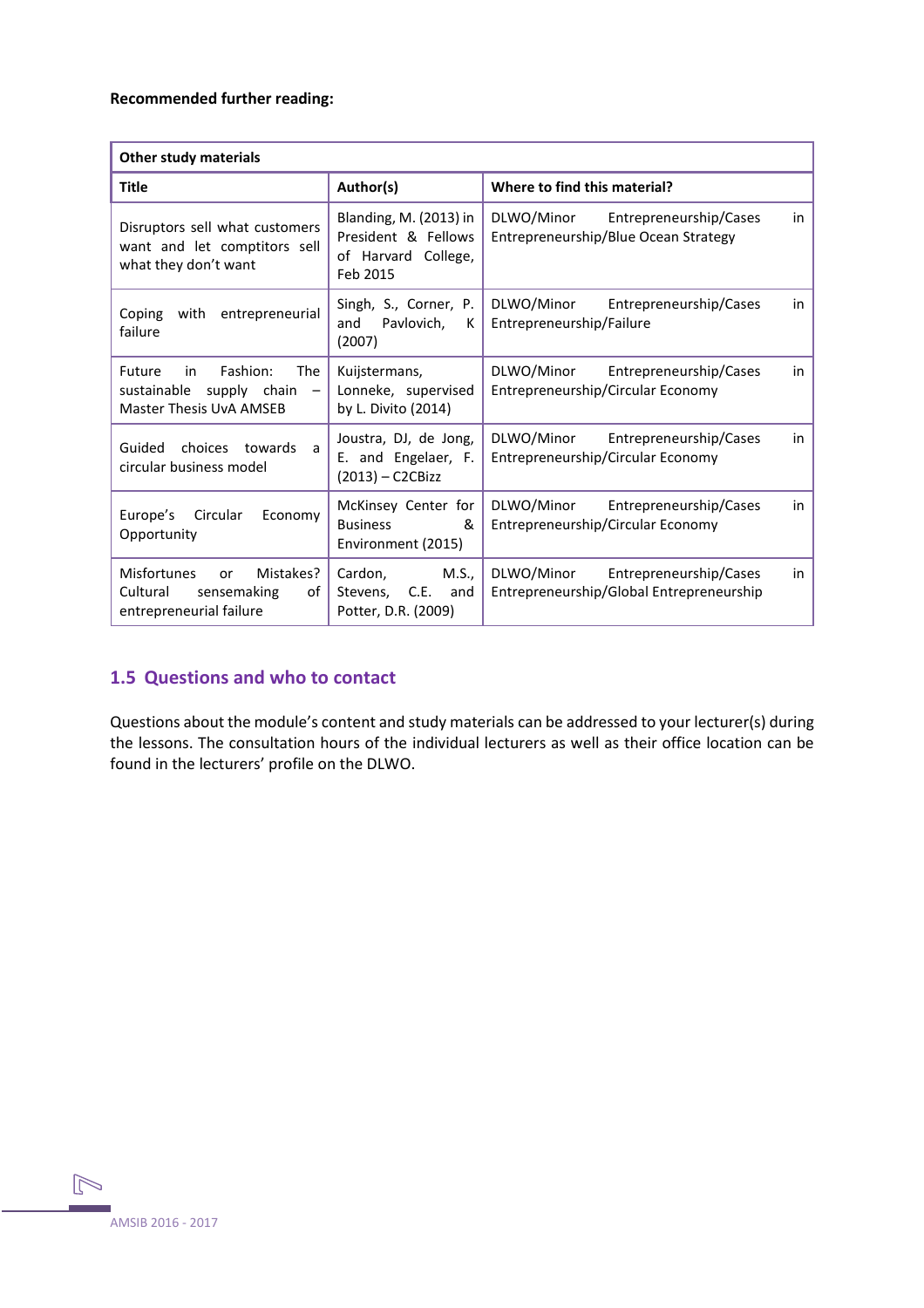# <span id="page-7-0"></span>**2. Set-up of this module**

#### <span id="page-7-1"></span>**2.1 Teaching methodology**

**Objectives:** In this module, students learn key aspects of entrepreneurship and entrepreneurial management through the intensive study of a number of relevant, practically-oriented cases. Students are also acquainted with research in entrepreneurship, and become familiar with the multidisciplinary nature of entrepreneurship. Prerequisite knowledge: MR 1: Market Research 1

The module is given in the form of seminars mostly based on Business School cases and research papers. The cases deal with the following themes: Value creation and blue ocean strategies, creativity and culture for entrepreneurship, (open) innovation and social entrepreneurship. The cases are discussed interactively. Homework will cover these cases as well as 4 sets of academic readings.

# <span id="page-7-2"></span>**3.Assignments**

| <b>Assignments / Tests</b>                                                                                     | Weight<br>(%) | Due Date                                  | Submission                | Feedback    |
|----------------------------------------------------------------------------------------------------------------|---------------|-------------------------------------------|---------------------------|-------------|
| Debates / Discussions / Presentations /<br><b>Pitches</b>                                                      | 20%           | Class<br>week<br>2, 3, 5, 7,<br>9, 10, 12 | Participation in<br>class | In class    |
| <b>Written Assignments</b>                                                                                     |               | Class<br>week                             |                           |             |
| <b>Blue Ocean Strategy</b><br>$\bullet$<br>(individual paper 1000 words)                                       | 80%           | P1 Week2<br>P2 Week3                      |                           |             |
| Circular Economy & Social<br>٠<br>Entrepreneurship Recommendation<br>(presentation & debate in team of 2)      |               | Week 5                                    | <b>DLWO</b>               | <b>DLWO</b> |
| Entrepreneurial Ecosystems around<br>the world<br>(Paper & presentation in team of 2)                          |               | Week 10                                   |                           |             |
| <b>Entrepreneurial Skills for Growth</b><br>oriented business<br>(Individual reflection paper - 1000<br>words) |               | Week 12                                   |                           |             |
|                                                                                                                | 100%          |                                           |                           |             |

The assignment details and assessment model(s) for the assignment(s) can be found in Appendix 2.

### <span id="page-7-3"></span>**4.Exams**

There is no central exam for this module.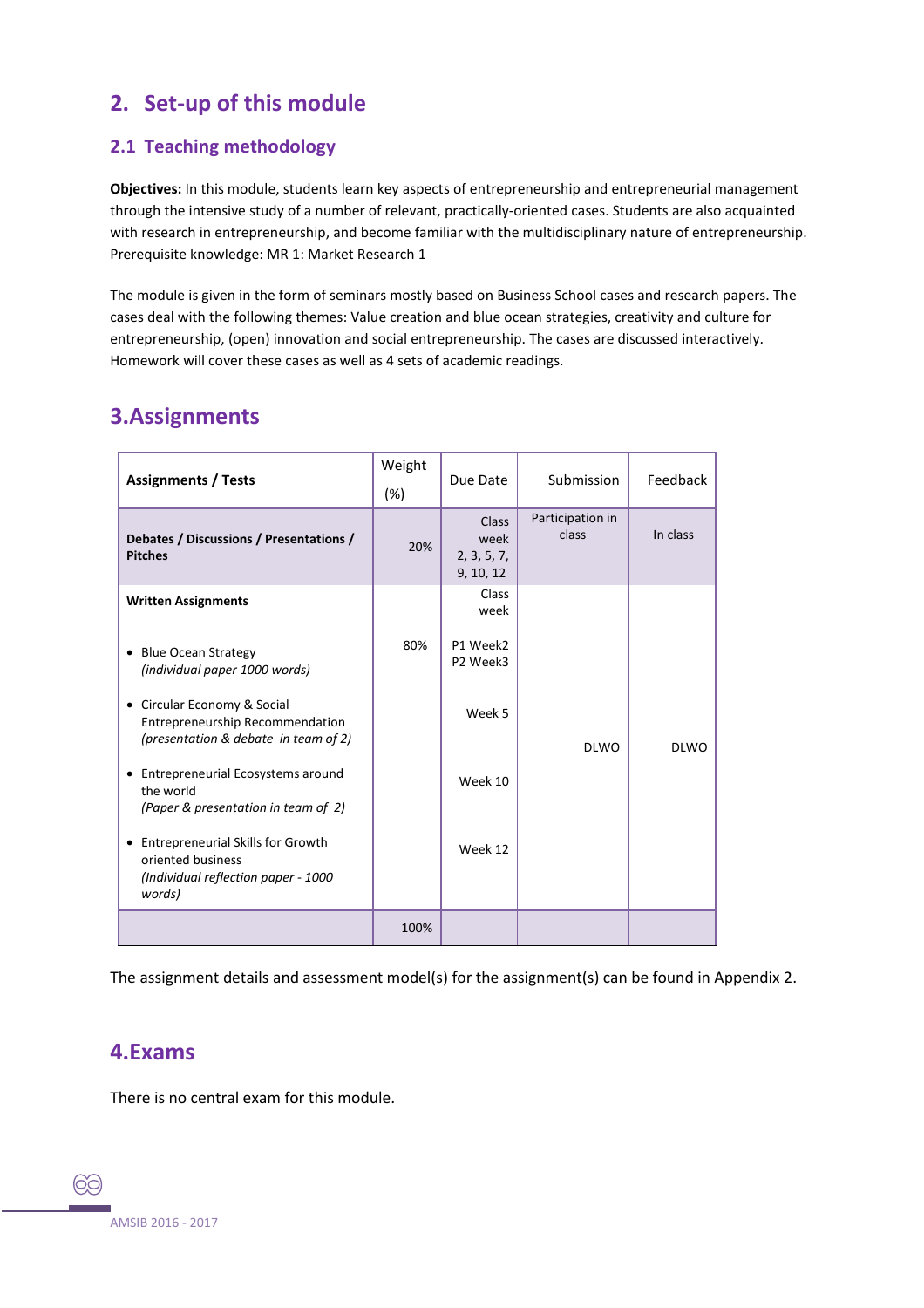## <span id="page-8-0"></span>**5.Assessment**

The assessment methods used in this module are summarised below. The table also shows how the grade for this module will be calculated.

| #              | <b>Description</b>                                                                                     | <b>Form</b>                                     | Learning<br>$goal(s)$ # | Lecture week             | Weight $(\%)$ |
|----------------|--------------------------------------------------------------------------------------------------------|-------------------------------------------------|-------------------------|--------------------------|---------------|
| 1              | <b>Blue Ocean Strategy Analysis</b>                                                                    | Paper                                           | 3, 6 & 7                | 1, 2 and 3               | 20%           |
| $\overline{2}$ | & Social<br>Circular<br>Economy<br>Entrepreneurship<br>analysis<br>&<br>recommendation                 | &<br>Paper<br>Presentation                      | 4&6                     | 4, 5 and 6               | 20%           |
| 3              | Entrepreneurial Ecosystems<br>&<br>Cultures                                                            | &<br>Paper<br>Presentation                      | 5,7&8                   | 7 and 8                  | 20%           |
| 4              | reflection<br>Self<br>on<br>personal<br>development in relation to topics,<br>articles and discussions | Paper                                           | 8                       |                          | 20%           |
| 5              | &<br>Contribution<br><b>Debates</b><br>to<br><b>Discussions</b>                                        | Participation in<br>the discussions<br>in class | 1&2                     | 2, 3, 4, 6, 8, 10 and 12 | 20%           |
|                |                                                                                                        |                                                 |                         |                          | 100%          |

## <span id="page-8-1"></span>**6.Resit**

If the average grade obtained for this module is below 5.5 you must do a resit. Which resit(s) you must do depends on which part(s) is/were insufficient. The different situations are illustrated in the table below.

| Situation:   |  |                                               | The resit will consitst<br>of the following<br>$test(s)$ :                                                   | Your average module<br>grade after resit will be<br>calculated using the<br>following weights:                            | The resit(s)<br>will be<br>scheduled<br>in: |
|--------------|--|-----------------------------------------------|--------------------------------------------------------------------------------------------------------------|---------------------------------------------------------------------------------------------------------------------------|---------------------------------------------|
| $\mathbf{1}$ |  | Average grade for the whole module $\geq 5.5$ | No resit needed                                                                                              | N.A.                                                                                                                      | N.A.                                        |
| $\mathbf{2}$ |  | Average grade for the whole module $< 5.5$    | Assignments must be<br>retaken during the<br>Maximum<br>semester.<br>obtainable grade in the<br>resit is 6,0 | all<br>Average<br>over<br>assignment = $80\%$ of the<br>grade.<br><b>Debates</b><br>&<br>discussions<br>cannot be retaken | N.A.                                        |

<span id="page-8-2"></span> $\circledcirc$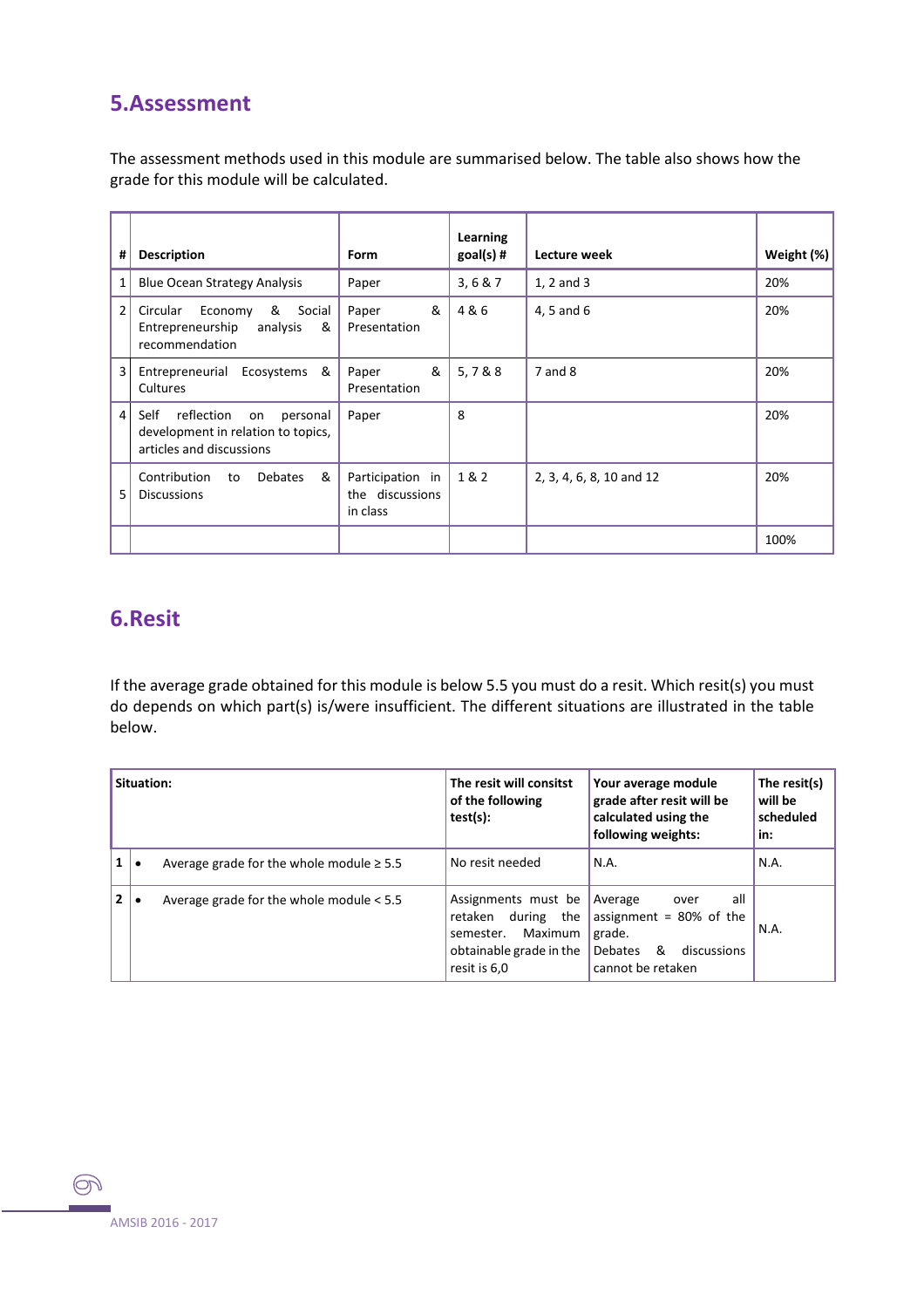# **7.General regulations**

- 1 You are required to prepare for lessons. If you come to class unprepared, the lecturer has the right to deny you access to the lesson. What is requested of you in terms of lesson preparation is stated below and/ or on the DLWO for this module.
- 2 You must bring a laptop to school for each class. It is your responsibility to make sure that the battery lasts throughout each lesson. If you fail to bring a laptop to class and/or if the battery does not last throughout class, this is regarded as not being prepared. A lecturer then has the right to deny you (further) access to that lesson.
- 3 The assignments will not be graded if the level of English is inadequate or if other non-compliance with the IBS Reporting Guidelines is verified. If that is the case, you have to hand in your assignment again in the appointed resit period.

| Lecture<br>week | <b>Prepare for lesson</b>                                                                                                                                                                                                                       | Lesson                                                                                                                                                       |
|-----------------|-------------------------------------------------------------------------------------------------------------------------------------------------------------------------------------------------------------------------------------------------|--------------------------------------------------------------------------------------------------------------------------------------------------------------|
| $\mathbf{1}$    | No preparation                                                                                                                                                                                                                                  | Lecture:<br><b>Intro Blue Ocean Strategy</b>                                                                                                                 |
| $\overline{2}$  | Study papers "Blue Ocean Strategy" and<br>"Transforming the nature of new product<br>development"<br>Part 1 Assignment 1: Assess an industry of<br>choice (industry of your business venture)<br>to critically map current demand and<br>supply | Workshop<br>Creating a blue ocean strategy<br>(Phoneblocks, AirBnB or Uber)                                                                                  |
| 3               | Part 2 Assignment 1: Create a Blue Ocean<br>Strategy following the 7 step approach                                                                                                                                                              | &<br><b>Debates</b><br>of<br><b>Discussions</b><br>various<br>industries researched & analyzed                                                               |
| 4               | Read:<br>"Towards the Circular Economy; page 10-<br>23''                                                                                                                                                                                        | social<br>&<br>sustainable<br>Lecture<br>on<br>entrepreneurship & the need for circular<br>economic thinking;<br><b>Watch: True Cost</b>                     |
| 5               | What can you do as a person and as a<br>venture to create a more equal / better<br>world?<br>Prepare assignment 2 - circular economy<br>& sustainable entrepreneurship                                                                          | Discussions about preparations                                                                                                                               |
| 6               | Europe's<br>Circular<br>Read:<br>economy<br>opportunity<br>Consider 1 or 2 opportunities for circular<br>business in your industry                                                                                                              | Circular<br>to Social<br>from<br>From<br>and<br>Commercial to Social entrepreneurship<br>Guest speakers: Lori Devito - Denim<br>And Nick de Groot - Aviation |

# <span id="page-9-0"></span>**8.Lesson plan**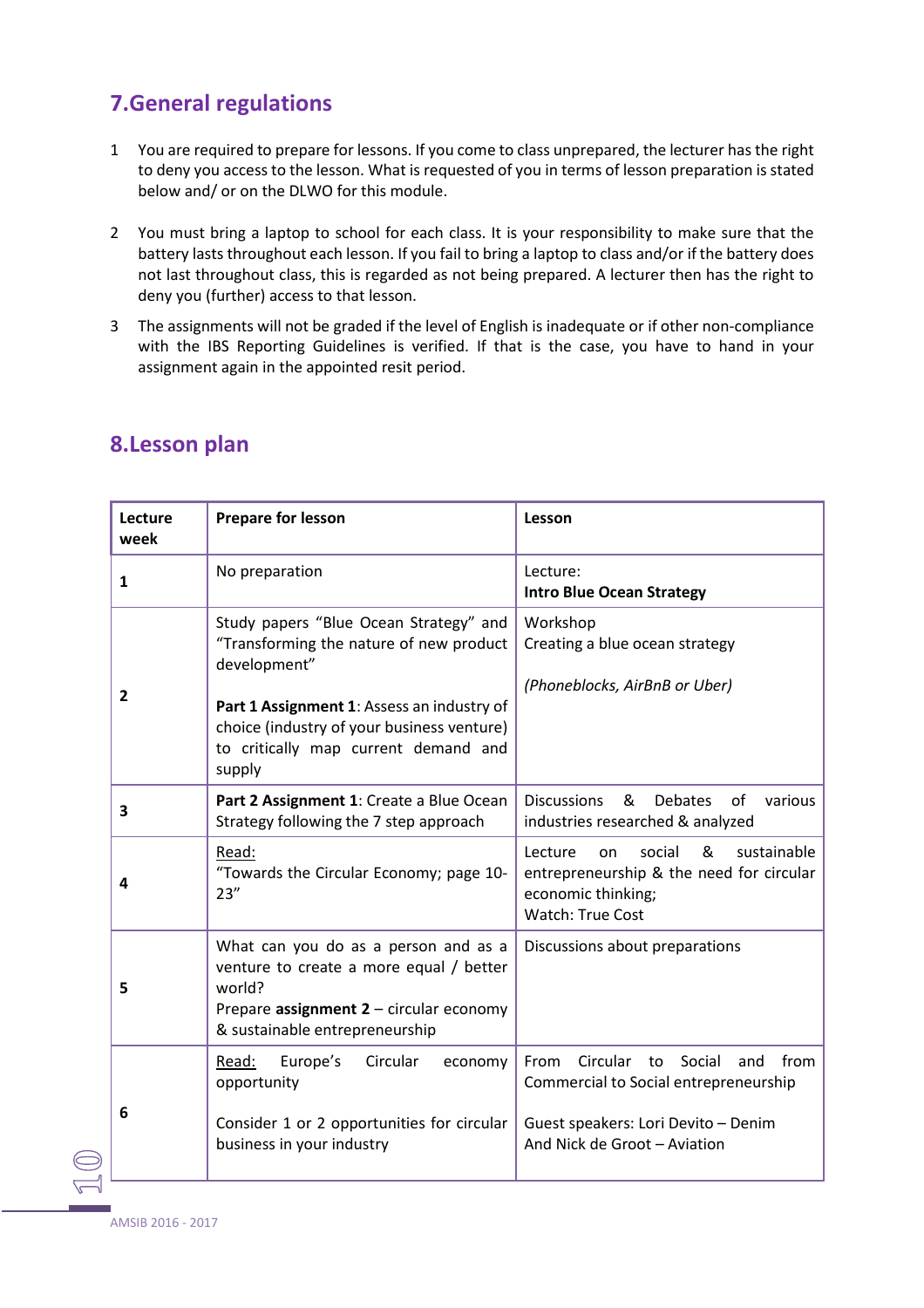| Lecture<br>week | <b>Prepare for lesson</b>                                                                                                                                                    | Lesson                                                                                                    |
|-----------------|------------------------------------------------------------------------------------------------------------------------------------------------------------------------------|-----------------------------------------------------------------------------------------------------------|
| 7               | Read:<br>"Social and Commerical<br>Entrepreneurship: Same, Different or<br>Both?"                                                                                            | Case study using research implications on<br>page 19 of article 2                                         |
| 8               | <b>Global Entrepreneurial Ecosystems:</b><br>Read article "Entrepreneurial Ecosystems<br>& Growth oriented Entrepreneurship"                                                 | <b>Entrepreneurial Ecosystems -</b><br>National, Regional and Geopolitics &<br>impact on entrepreneurship |
| 9               | Assignment 3: Part $1 -$ Analyze 1 of the 8<br>global civilizations - human traits, cultural<br>characteristics,<br>differences,<br>internal<br>ecosystems                   | Discussion & Debates on Ecosystems<br>(whole class - group presentations &<br>discussions)                |
| 10              | Assignment 3: Part 2 - Identify potential<br>stakeholders to internationalize your<br>business. Prepare a document indicating<br>how to set up your business in that region. | <b>Presentations &amp; Debates</b><br>Class split 50/50                                                   |
| 11              | Read "Entrepreneurial Skills for Growth-<br>Oriented Business and<br>"What<br>makes<br>Entrepreneurs<br>Entrepreneurial"                                                     | "Entrepreneurial Characteristics & Skills<br>in a global context                                          |
| 12              | Assignment 4: Critical reflection on your<br>own entrepreneurial skills development                                                                                          | Discussion & Module evaluation                                                                            |